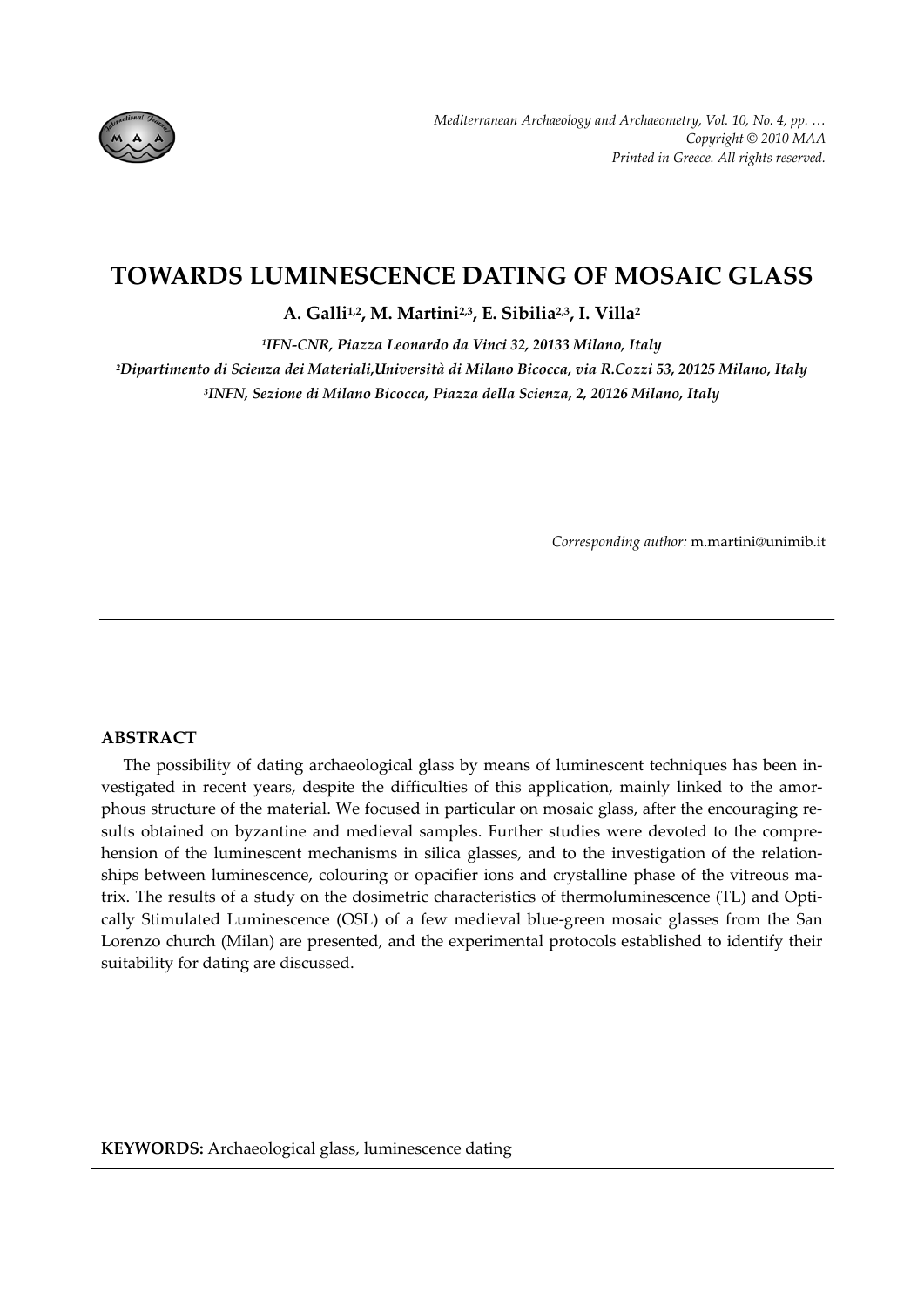### **INTRODUCTION**

Luminescence dating (Aitken, 1985; McKeever, 2001) belongs to the class of do‐ simetric dating methods, and is based on the time‐dependent accumulation of electric charges in insulators as a consequence of their exposure to ionizing radiation. Being the num‐ ber of trapped charges proportional to the amount of absorbed energy, and being essen‐ tially constant over time the exposure to natural radiation, the number of trapped charges is pro‐ portional to the irradiation time.

In archaeological materials, such accumula‐ tion is measured as emission of light and is the result of the exposure to the low level of ioniz‐ ing radiation field naturally present in nature due to natural radionuclides and cosmic rays. The luminescent signal can be set to zero by exposure to heat or light. For pottery, the zero‐ ing takes place during manufacturing when baking in oven; for sediments, the zeroing event, referred to as bleaching, is the exposure to sunlight during erosion, transport and depo‐ sition of mineral grains. Once removed the zeroing agent (after cooling for pottery and when the sediment is covered by another layer) the luminescence signal restarts to build‐up. For both pottery and sediments, the luminescent minerals used for dating are mainly quartz and feldspars.

The amount of luminescence of mineral grains extracted from a sample, measured in laboratory stimulating the sample with heat or light, is related to the time elapsed since the original archaeological or geological zeroing has occurred, and can be expressed in terms of absorbed dose of radiation, or palaeodose (en‐ ergy absorbed per mass unit).

The reliability of luminescence dating stands on the reliability of the absorbed dose evalua‐ tion, i.e. on the good dosimetric characteristics of the material under study. These characteris‐ tics, on they turn, has been proposed to depend on the crystallinity of the material (Muller and Schvoerer, 1993, Sanderson et al., 1983). In an insulating crystal, in fact, due to the existence of a periodic potential, the presence of impurities and defects creates discrete energy levels in the energy gap, which act as traps for electrons,

where they accumulate (McKeever and Chen, 1997). In an amorphous material, characterised only by a short range order, the presence of im‐ purities gives instead rise to a continuum of energy. The probability of spontaneous recom‐ bination is therefore enhanced (Blasse and Grabmaier, 1994).

Archaeological glass, which is substantially amorphous silica plus variable amounts of dif‐ ferent oxides, belongs to this second category of materials. The possibility of luminescence dat‐ ing of glass has been investigated since long time, but, up to now, without satisfactory re‐ sults. Recently, interesting data on Greek glass beads have been reported (Zacharias et al., 2008).

Glass mosaics, small pieces (tesserae) of glass variously coloured, are semi‐transparent or opaque because they have to be looked at in reflected light. The glassy phase is associated in variable ratio to the crystalline phase. Crystals can be added to the fused phase as fine powder or separated by devetrification from the cooling of homogeneous fused glass containing suitable components. Glass colouration was obtained combining to the glassy matrix basis metal oxides with colouring and opacifying properties. Type and extent of coloration depend on the oxidation state of the oxide ions.

In the last few years, we have been involved in studies on the luminescence properties of glass mosaics (Chiavari et al., 2001; Galli et al., 2003; 2004; 2007), and we demonstrated that their relatively good TL emission is due to the relatively high crystallinity degree of the silica base and/or to the presence of crystals dis‐ persed in it. The good luminescent sensitivity of an archaeological material is a necessary condi‐ tion for its dating, but not a sufficient one. The signal stability over time, the absence of sensitivity changes and the linear growth with irra‐ diation dose have to be verified, in order to ob‐ tain an acceptable evaluation of the absorbed dose, as illustrated in the following.

#### **SAMPLES AND EXPERIMENTAL METHODS**

We have analyzed 21 blue‐green tesserae of the early medieval wall‐mosaic glasses of S. Lorenzo Church (Milano, Italy). Ten of them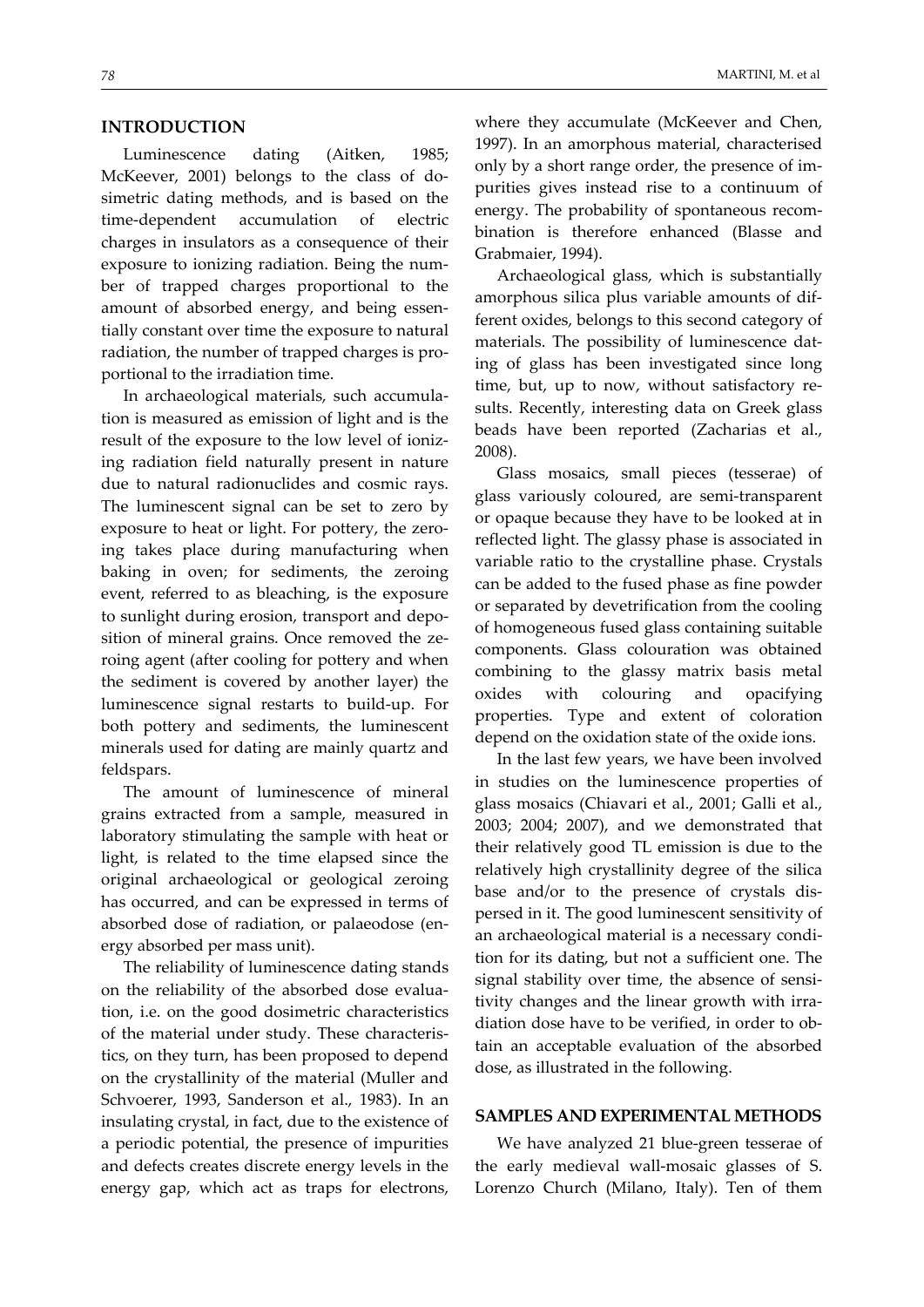were used to investigate and characterize the luminescent properties of this class of samples, the remaining for dosimetric experiments.

TL and OSL measurements were carried out using an automated luminescence system (Risø TL/OSL-DA-15), equipped with a  $^{90}Sr/^{90}Y$  beta source delivering 0.1 Gy s<sup>-1</sup> ( $\pm$ 3 %) to the sample position. TL measurements have been per‐ formed from 50°C up to 450°C, with a heating rate of 5°C/s. OSL was stimulated by an array of blue LEDs  $(470 \pm 30 \text{ nm})$ . Photons were detected, under constant stimulation power of 54 mWcm<sup>−</sup>2, by a bialkali photomultiplier tube (EMI 9235QB15) coupled to a 7.5mm Hoya U‐ 340 filter.

Sample preparation: in safe red laboratory light the tesserae were lapped to remove the first 20 μm of the external surface, exposed to sunlight. They were then cut into 4-6 slices 500 to 800 μm thick, using a diamond saw (Bue‐ heler, Isomet type 11/1180 low-speed saw, diamond wafering blade). To investigate possible differences in luminescence due to sample size, measurements were made both on slices and on crushed material, depositing the 4‐10 μm frac‐ tion on stainless steel discs following the fine‐ grain dating preparation procedure (Zimmermann, 1971).

For ten samples, TL and OSL growth vs. beta dose was investigated, as well as the effect of blue illumination prior TL measurement. For the remaining eleven samples, a dose recon‐ struction experiment was performed on single aliquots: the samples were irradiated with a known laboratory dose, subsequently measured as unknown palaeodose. We adopted a protocol derived from the standard single aliquot regeneration technique (SAR, Murray and Wintle, 2003), consisting in measuring, after every TL or OSL run, the luminescence emission due to a test dose, in order to check and take into account possible sensitivity changes. Experimen‐ tal details are reported in Tab.1

#### **RESULTS**

Fig. 1 shows typical glow curves of these glasses, obtained after 30 Gy beta irradiation, representative of the whole class. They present a sharp peak around 100°C, a shoulder in the range of 120°C‐250°C and another peak at

around 300°C. The sample to sample TL inten‐ sity variation is about one order of magnitude. The existence of well defined peaks seems to be related to the presence of crystalline inclusions in the amorphous vitreous matrix (Galli et al., 2004), while a broad emission is typical of amorphous material. In this case, the activation energies of the traps gave a continuous distribu‐ tion rather than the spectrum of discrete values typical of the crystalline materials.



**Fig. 1: Examples of TL glow curves of three glass mo‐ saic tesserae**

To investigate the relationships between TL and OSL traps, and to check the effectiveness of prior light stimulation in depleting the TL trap population, combined OSL and TL experiments were performed. They showed that the blue illumination of an irradiated sample induced an emptying of the 300°C TL peak (fig. 2), the re‐ sidual OSL being strictly correlated to the ex‐ tent of TL traps emptying. A strong relationship between OSL and TL traps could therefore be assumed, similarly to what evidenced in quartz (Wintle and Murray, 1997).



**Fig. 2: Sample SL7. 1) glow curve obtained after a 5 Gy beta irradiation, 2) the same as in 1) with pre‐heat at 150°C for 10s, 3) the same as in 2) with 470 nm illumi‐ nation for 20 s at RT**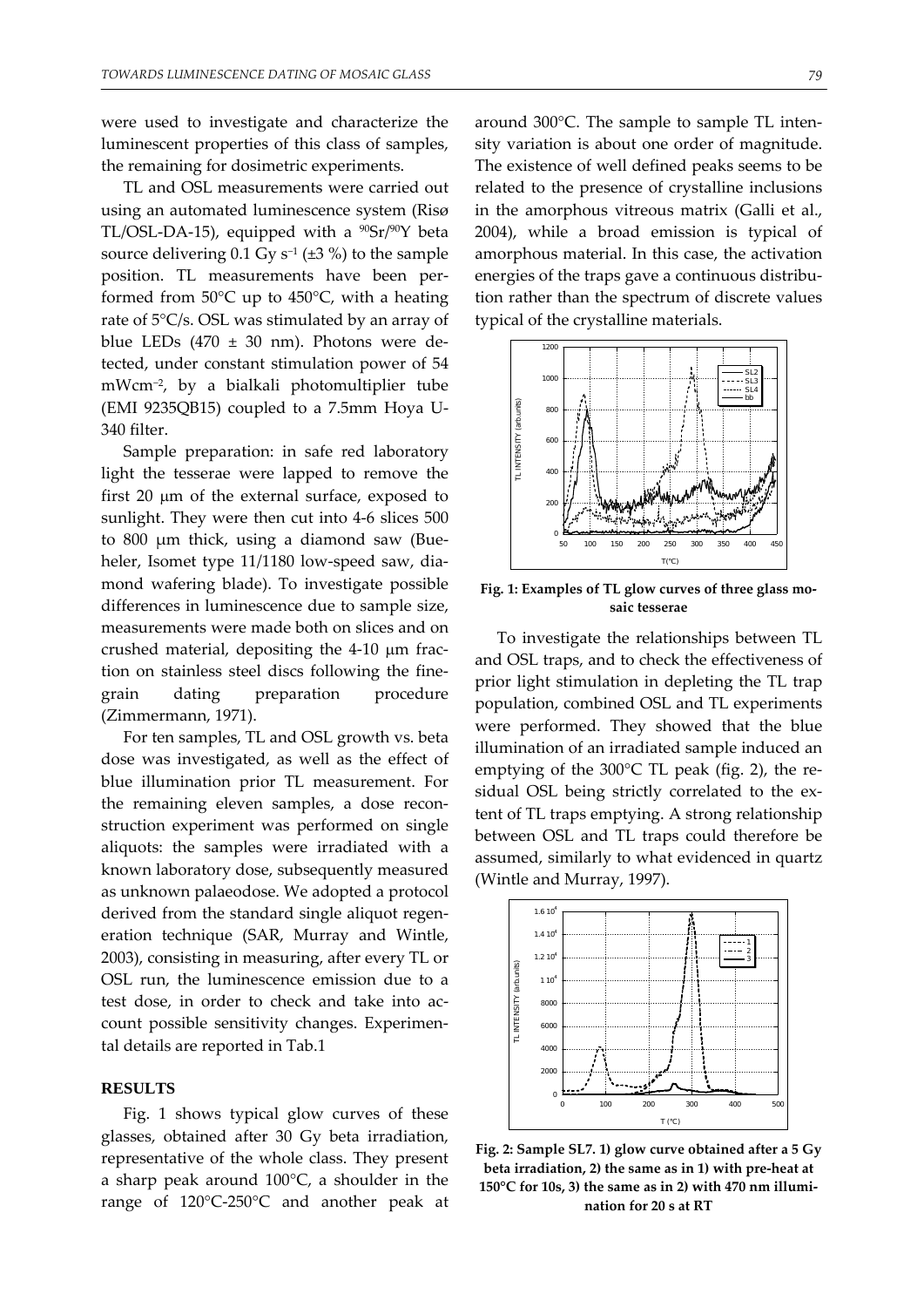Two typical examples of OSL shine down curves are reported in Fig. 3. They refer to meas‐ urements performed at RT and at 125°C, respec‐ tively, both after the same preheating (10 s at  $150^{\circ}$ C).



**Fig. 3: Sample SL7. Solid line: OSL shine down curve obtained after 5 Gy beta irradiation, RT illumination. Dashed line: shine down obtained after 5 Gy beta ir‐ radiation, illumination at 125°C. Both curves are re‐ corded after preheating (10 s at 150°C)**

For all samples, the observed OSL decay was not a single exponential, indicating that differ‐ ent electron traps contributed to the process (McKeever and Chen, 1997).

The phenomenon of photo‐assisted charge transfer from deep to shallow traps (photo‐ transfer) was negligible in all the measured glasses, as shown in fig. 4: the effect of prior illumination with blue light on TL shape and intensity was a general and uniform depletion of low and high temperature traps population.



**Fig. 4: Sample SL9: 1) glow curve obtained after 5 Gy beta irradiation 2) glow curve obtained after 5 Gy beta irradiation and 470 nm illumination for 20 s at RT 3) background emission.**

The luminescence growth as a function of dose was studied: almost all samples showed a satisfactory linear behaviour in the range 1‐10 Gy, as illustrated in Fig. 5 and Fig. 6 for TL and OSL respectively.



**Fig. 5: Sample 7: TL growth vs. dose (TL intensity is the integral emission between 280 and 320 °C after background subtraction).**



**Fig. 6: Sample 9: OSL growth vs. dose. (OSL intensity is the integral emission in the first two second of stimulation, after subtracting a mean background con‐ tribution evaluated from the last 20 seconds of stimu‐ lation).**

To more deeply investigate the TL and OSL characteristics of the glasses under study, and to check if they could be used for dosimetric and dating purposes, a dose reconstruction experi‐ ment was performed on further 11 mosaic tesserae. The samples, both in slices and in fine‐ grain form, were TL erased by heating at 500°C or OSL bleached by blue illumination (100 sec at 125°C). They were then 5 Gy irradiated, and sumbmitted to TL and OSL single-aliquot regeneration technique (SAR) protocols to recover the given dose (see Tab. 1). The dose reconstruction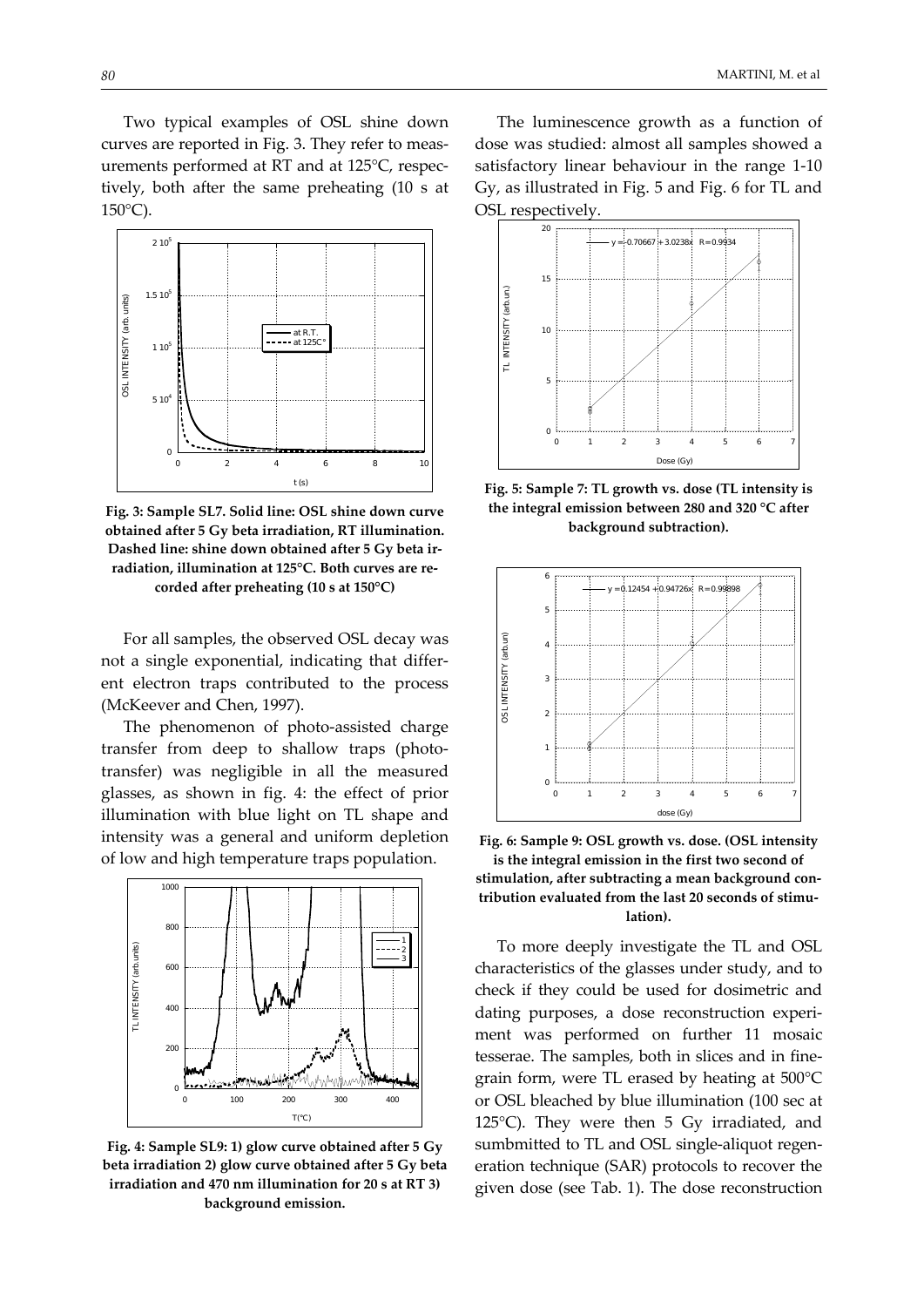results are summarized in Tab. 2, in which the ratios *Given dose/Recovered dose* are listed.

It can be observed that the results obtained with TL were not satisfactory, particularly when using the sliced samples: in the majority of cases (6 samples over 11), the *Given dose* could not be measured and in the remaining cases the protocol gave scattered results.

With fine-grained samples, 9 glasses could be measured; the protocol systematically underestimated the dose.

Comparable and less scattered results were achieved with OSL, substantially regardless the sample form: all tesserae could be measured, with and a mean 10‐20% overestimation.

|                | TL                                                | <b>OSL</b>                                        |  |
|----------------|---------------------------------------------------|---------------------------------------------------|--|
| <b>STEP</b>    |                                                   |                                                   |  |
| $\mathbf{1}$   | Heating to $450^{\circ}$ C                        | Light Stimulation for 100 s at 125°C              |  |
|                | (erasure of previous TL signal)                   | (erasure of previous OSL signal)                  |  |
| $\overline{2}$ | Irradiation with $D = 5$ Gy                       | Irradiation with $D = 5$ Gy                       |  |
| $\mathfrak{Z}$ | Preheat for 10 s at 150°C                         | Preheat for 10 s at 150°C                         |  |
| $\bf 4$        | Heating to 450 °C to measure TL                   | Measure OSL by stimulation for 100 s at 125°C     |  |
| 5              | Irradiation with Test Dose=0.5 Gy                 | Irradiation with Test Dose = 0.5 Gy               |  |
| 6              | Preheat for 10 s at 150°C                         | Preheat for 10 s at 150°C                         |  |
| 7              | Heating to 450 °C to measure TL                   | Measure OSL by stimulation for 100 s at 125°C     |  |
| 8              | Irradiation with Regeneration Dose D*             | Irradiation with Regeneration Dose D*             |  |
| 9              | Preheat for 10 s at 150°C                         | Preheat for 10 s at 150°C                         |  |
| 10             | Heating to 450 °C to measure TL                   | Measure OSL by stimulation for 100 s at 125°C     |  |
| 11             | Irradiation with Test Dose $D_t$ ( $D_t$ =0.5 Gy) | Irradiation with Test Dose $D_t$ ( $D_t$ =0.5 Gy) |  |
| 12             | Preheat for 10 s at 150°C                         | Preheat for 10 s at 150°C                         |  |
| 13             | Heating to 450 °C to measure TL                   | Measure OSL by stimulation for 100 s at 125°C     |  |
| 14             | Repeat steps 8-13                                 | Repeat steps 8-13                                 |  |

| Table 1: Details on the Single Aliquot Reconstruction protocols used for dose evaluation. |
|-------------------------------------------------------------------------------------------|
|-------------------------------------------------------------------------------------------|

 $^*D = 1,4,6$  Gy

**Tab.2 Dose reconstruction experiment results: Gd/Rd is the ratio** *Given dose/Recovered dose* **obtained on sliced or** fine-grained samples using TL and OSL. Each result is the mean of at least three independent evaluations, whose **mean standard deviation is 5‐8%**

| <b>SAMPLE</b>               | $G_d/R_d$ ,    | $G_d/R_d$      | $G_d/R_d$      | $G_d/R_d$       |
|-----------------------------|----------------|----------------|----------------|-----------------|
|                             | TL, slice      | TL, fine grain | OSL, slice     | OSL, fine grain |
| SL <sub>2</sub>             | 1,0            | $\ast$         | 1,2            | 1,1             |
| SL <sub>3</sub>             | *              | 0,7            | 1,0            | 1,0             |
| SL <sub>4</sub>             | *              | 0,9            | 1,3            | 1,3             |
| SL <sub>6</sub>             | *              | 1,0            | 0,8            | 1,2             |
| SL7                         | 1,4            | 0,7            | 1,2            | 1,2             |
| $\ensuremath{\mathsf{SL}}8$ | ×.             | 0,8            | 1,5            | 1,3             |
| <b>SL10</b>                 | 0,4            | 0,5            | 1,0            | 0,9             |
| <b>SL11</b>                 | 1,1            | 1,2            | 1,3            | 1,1             |
| <b>SL13</b>                 | 0,8            | 1,1            | 1,6            | 1,3             |
| <b>SL14</b>                 | ×              | ×.             | 1,3            | 0,8             |
| SL15                        | *              | 1,4            | 1,4            | 1,3             |
| $MEAN±1\sigma$ (%)          | $0.9 \pm 40\%$ | $0.9 + 29\%$   | $1.2 \pm 16\%$ | $1.1 \pm 15\%$  |

\*Dose not evaluable due to non linear behaviour or to strong sensitivity changes.